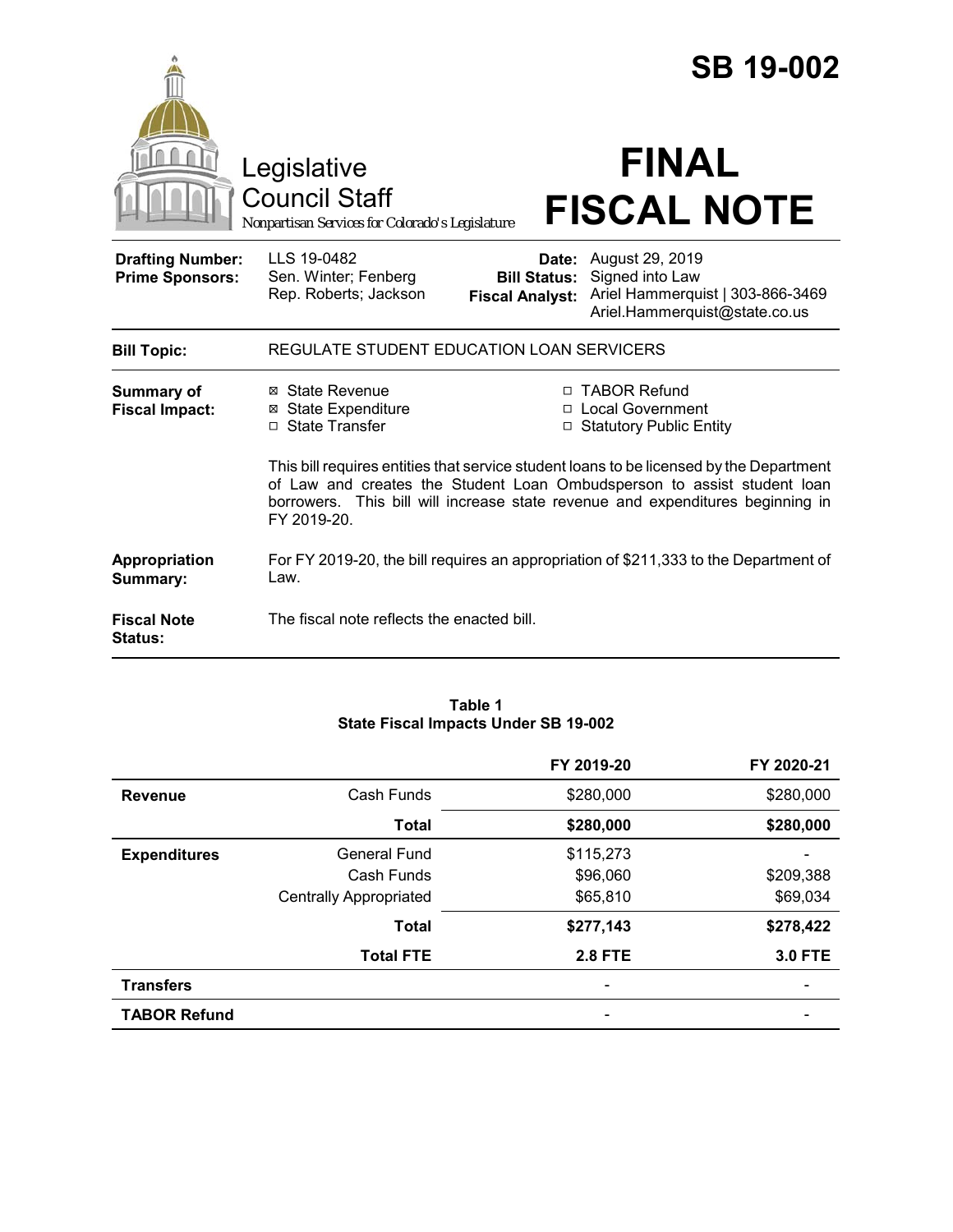August 29, 2019

# **Summary of Legislation**

This bill requires student loan servicers to obtain a license from the Administrator of the Uniform Consumer Credit Code in the Department of Law. The bill also establishes the Student Loan Ombudsperson to provide assistance to student loan borrowers by responding to complaints, analyzing data, and creating education materials and courses.

**Student loan servicer licenses.** The new licensure requirement applies to any entity seeking to act in the state as a student loan servicer. The bill specifies application requirements, including that financial statements and criminal histories of the applicant and associates be submitted with the application. The administrator must investigate the financial condition, business expertise, character, and general fitness of the applicant. Federal student loan servicing contractors are exempt from the application requirements and, upon payment of fees, will automatically be issued a license.

The department is required to collect an initial licensing fee of at least \$1,000 and establish an inspection fee by rule. A late application fee may also be imposed. Licenses must be renewed annually. The licensee must provide written notice to the department if surrendering a license.

Student loan servicers are required to keep records for each student loan transaction for at least two years following the final loan payment, and provide these records upon request of the department. Except as otherwise provided in agreements or contracts, student loan servicers are required to respond to written inquiries within 30 days, communicate with the borrower about the application of nonconforming payments, and make other communications as outlined in the bill.

Student loan servicers are prohibited from defrauding or misleading borrowers, omitting material information, misapplying student loan payments, providing inaccurate information to a credit bureau, and failing to evaluate a borrower for an income-based repayment program where available, among other requirements. The administrator has the authority to conduct investigations; may direct, subpoena, or order the attendance of and examine under oath any person whose testimony or records may be required; and may suspend, revoke, or refuse to renew a license. Any violation is a deceptive trade practice, subject to penalties equal to the sum of actual damages sustained by the borrower; a monetary award equal to three times the amount the servicer collected from the borrower; punitive damages, where the court allows; and, in certain cases, the costs of the action and reasonable attorney fees.

**Student Loan Ombudsperson.** The ombudsperson will primarily work to receive, review, and attempt to resolve borrower complaints and collect related data. The role is also responsible to provide public information related to rights and responsibilities under the terms of student loans, and provide an education course. The ombudsperson must annually report to the General Assembly by January 1 of each year through 2023.

**Student Loan Ombudsperson and Student Loan Servicer Licensing Fund.** The bill creates the Student Loan Ombudsperson and Student Loan Servicer Licensing Fund for the purpose of supporting the licensing program and ombudsperson's office. The fund is to consist of licensing and investigation fees, interest earnings, and any other money appropriated by the General Assembly to the fund. The fund is continuously appropriated to the Department of Law.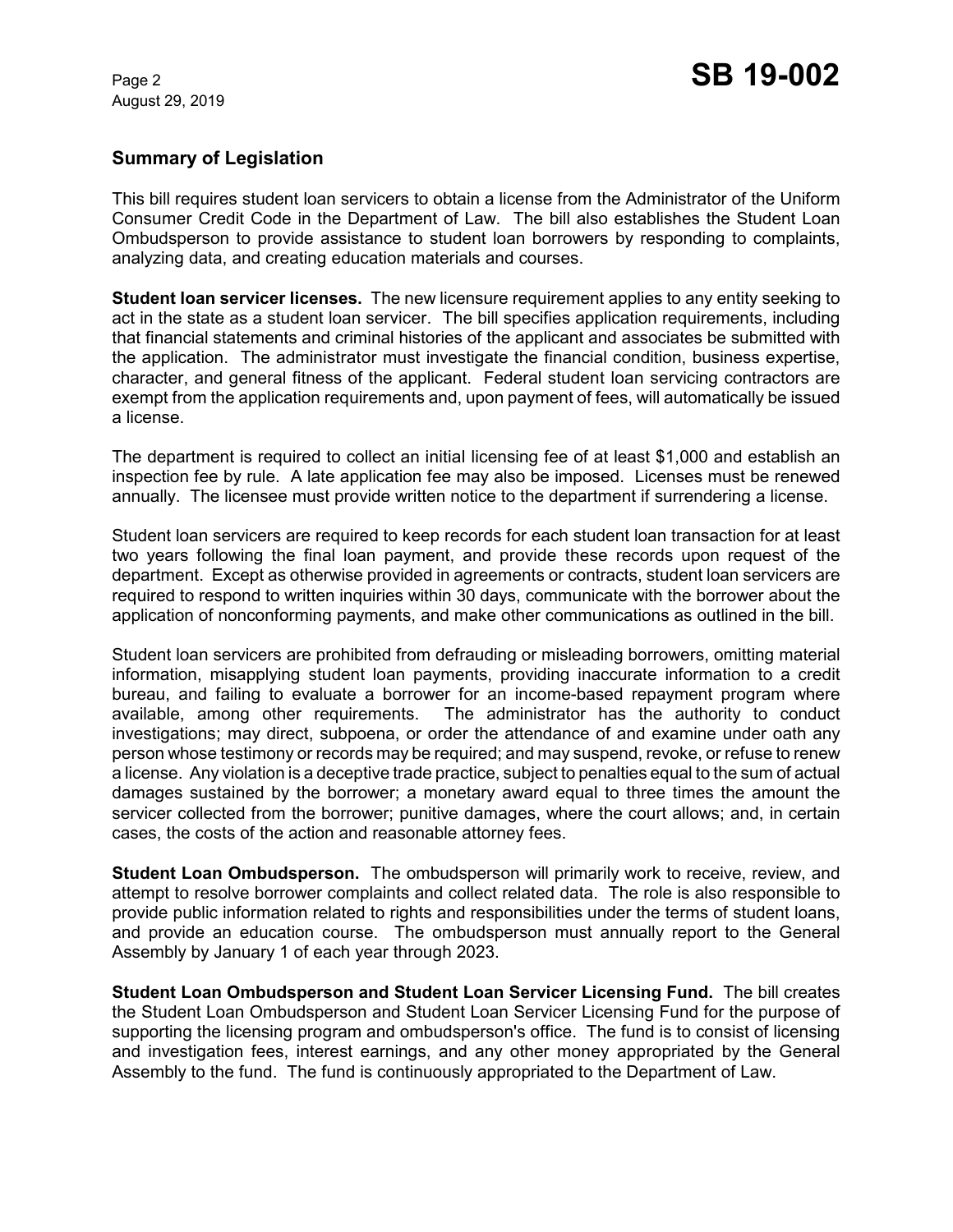August 29, 2019

# **State Revenue**

Beginning in FY 2019-20, state cash fund revenue to the Student Loan Ombudsperson and Student Loan Servicer Licensing Fund from fees charged to student education loan servicers is expected to increase by approximately \$280,000 per year, as shown in Table 2. This revenue is subject to TABOR. This estimate is based on the assumption that 35 entities will be licensed each year under the bill. In addition, state General Fund revenue may increase to the extent that lenders are penalized for deceptive trade practices.

**Fee impact on student education loan servicers.** Colorado law requires legislative service agency review of measures which create or increase any fee collected by a state agency. These fee amounts are estimates only, actual fees will be set administratively by the Department of Law based on cash fund balance, actual program costs, and the actual number of licensees subject to the fee. The table below identifies the fee impact of this bill.

| <b>Fiscal Year</b> | <b>Type of Fee</b>    | <b>Proposed</b><br>Fee  | <b>Number</b><br><b>Affected</b> | Total Fee<br><b>Impact</b> |
|--------------------|-----------------------|-------------------------|----------------------------------|----------------------------|
| FY 2019-20         | Annual license fee    | \$1,000                 | 35                               | \$35,000                   |
|                    | Annual inspection fee | \$7,000                 | 35                               | \$245,000                  |
|                    |                       | <b>FY 2019-20 Total</b> |                                  | \$280,000                  |
| FY 2020-21         | Annual license fee    | \$1,000                 | 35                               | \$35,000                   |
|                    | Annual inspection fee | \$7,000                 | 35                               | \$245,000                  |
|                    |                       | <b>FY 2020-21 Total</b> |                                  | \$280,000                  |

#### **Table 2 Fee Impact on Student Education Loan Servicers**

**Penalties.** To the extent that the Attorney General or district attorneys pursue actions related to the deceptive trade practice, fine revenue to the General Fund will increase. The precise impact to the state cannot be determined.

### **State Expenditures**

This bill will increase state expenditures for the Department of Law by \$277,143 and 2.8 FTE in FY 2019-20 and by \$278,422 and 3.0 FTE in FY 2020-21 and future years. Expenditures in FY 2019-20 assume an earlier start date than permitted under the current version of the bill; see Technical Note. Until licensing fees are collected, the fiscal note assumes General Funds will be required for the first six months of implementation. From February 2020 on, these costs will be paid from the Student Loan Ombudsperson and Student Loan Servicer Licensing Fund. Expenditures are shown in Table 3 and discussed below.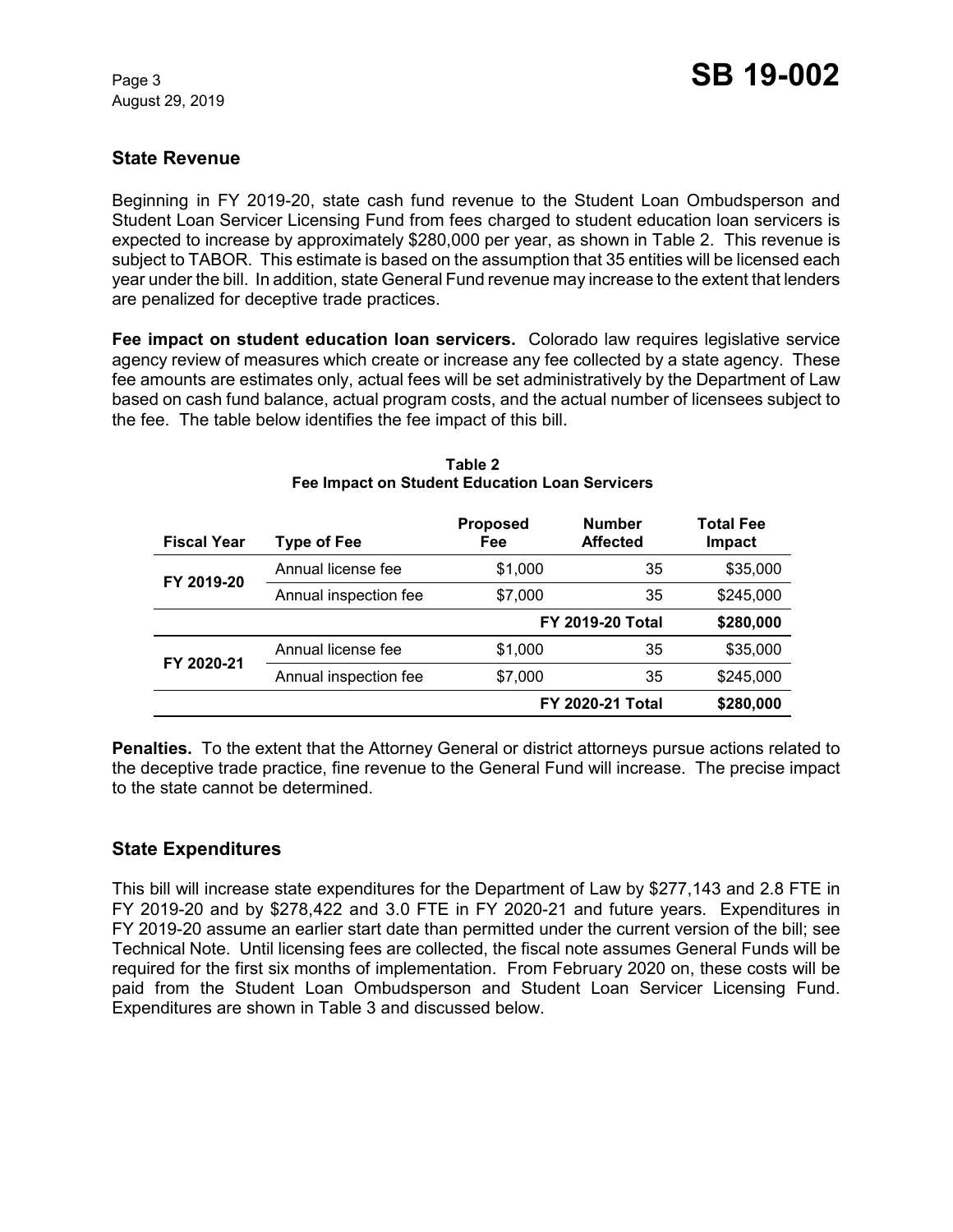|                                                    | FY 2019-20     | FY 2020-21     |
|----------------------------------------------------|----------------|----------------|
| <b>Department of Law</b>                           |                |                |
| <b>Personal Services</b>                           | \$175,940      | \$191,934      |
| <b>Operating Expenses and Capital Outlay Costs</b> | \$19,649       | \$5,730        |
| Inspection-related Travel                          | \$15,744       | \$11,724       |
| Centrally Appropriated Costs*                      | \$65,810       | \$69,034       |
| <b>Total Cost</b>                                  | \$277,143      | \$278,422      |
| <b>Total FTE</b>                                   | <b>2.8 FTE</b> | <b>3.0 FTE</b> |

**Table 3 Expenditures Under SB 19-002**

 *\* Centrally appropriated costs are not included in the bill's appropriation.*

**Department of Law.** The department will have three main responsibilities under the bill: licensing student loan servicers, supporting the newly created ombudsman position, and prosecuting deceptive trade practices as appropriate.

*Licensing.* The department will adopt rules for the new license requirement, set up application and renewal procedures, review applications, inspect applicant's financial conditions, and conduct annual licensing exams for an estimated 35 licensees. This workload is expected to require 0.5 FTE Financial and Credit Examiner and 0.5 FTE Compliance Specialist. First year costs assume an August start date and reflect standard operating expenses and capital outlay costs, with the addition of a cell phone plan. Inspection-related travel costs include hotel, mileage, and per diem reimbursement for five days of travel per month.

*Ombudsperson.* The ombudsperson will respond to inquiries and complaints, create and implement an education course, and engage in public outreach. Assuming that the each inquiry will require approximately 2 hours of research and outreach, and that the ombudsperson will hear from 0.5 percent of individuals with a student loan in the state, the workload will also necessitate an additional 1.0 FTE Administrative Assistant. First-year costs assume an August 2019 start date and reflect standard operating expenses and capital outlay costs, with the addition of a cell phone plan.

*Deceptive trade practice.* Workload in the Attorney General's office may increase to the extent that deceptive trade practice complaints are filed under the bill. The office will review complaints under the bill within the annual body of deceptive trade practice complaints and assess which complaints to investigate.

**Judicial Department.** To the extent that number of filings for deceptive trade practice increase, workload in the Judicial Department will also increase. This impact is expected to be minimal and can be accomplished within existing appropriations.

**Centrally appropriated costs.** Pursuant to a Joint Budget Committee policy, certain costs associated with this bill are addressed through the annual budget process and centrally appropriated in the Long Bill or supplemental appropriations bills, rather than in this bill. These costs, which include employee insurance and supplemental employee retirement payments, are estimated to be \$65,810 in FY 2019-20 and \$69,034 in FY 2020-21.